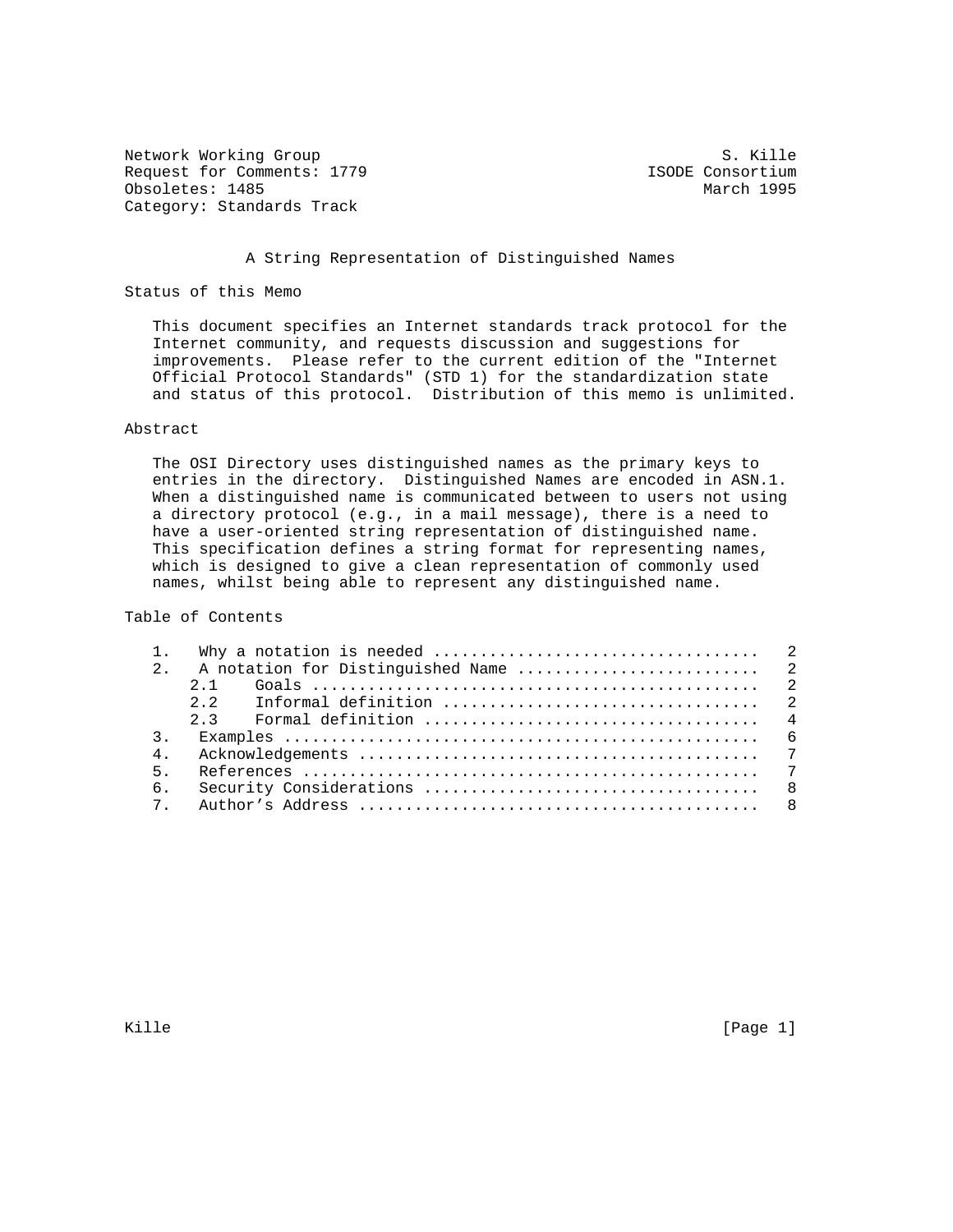### 1. Why a notation is needed

 Many OSI Applications make use of Distinguished Names (DN) as defined in the OSI Directory, commonly known as X.500 [1]. This specification assumes familiarity with X.500, and the concept of Distinguished Name. It is important to have a common format to be able to unambiguously represent a distinguished name. This might be done to represent a directory name on a business card or in an email message. There is a need for a format to support human to human communication, which must be string based (not ASN.1) and user oriented. This notation is targeted towards a general user oriented system, and in particular to represent the names of humans. Other syntaxes may be more appropriate for other uses of the directory. For example, the OSF Syntax may be more appropriate for some system oriented uses. (The OSF Syntax uses "/" as a separator, and forms names in a manner intended to resemble UNIX filenames).

2. A notation for Distinguished Name

#### 2.1 Goals

The following goals are laid out:

- o To provide an unambiguous representation of a distinguished name
- o To be an intuitive format for the majority of names
- o To be fully general, and able to represent any distinguished name
- o To be amenable to a number of different layouts to achieve an attractive representation.
- o To give a clear representation of the contents of the distinguished name
- 2.2 Informal definition

 This notation is designed to be convenient for common forms of name. Some examples are given. The author's directory distinguished name would be written:

 CN=Steve Kille, O=ISODE Consortium, C=GB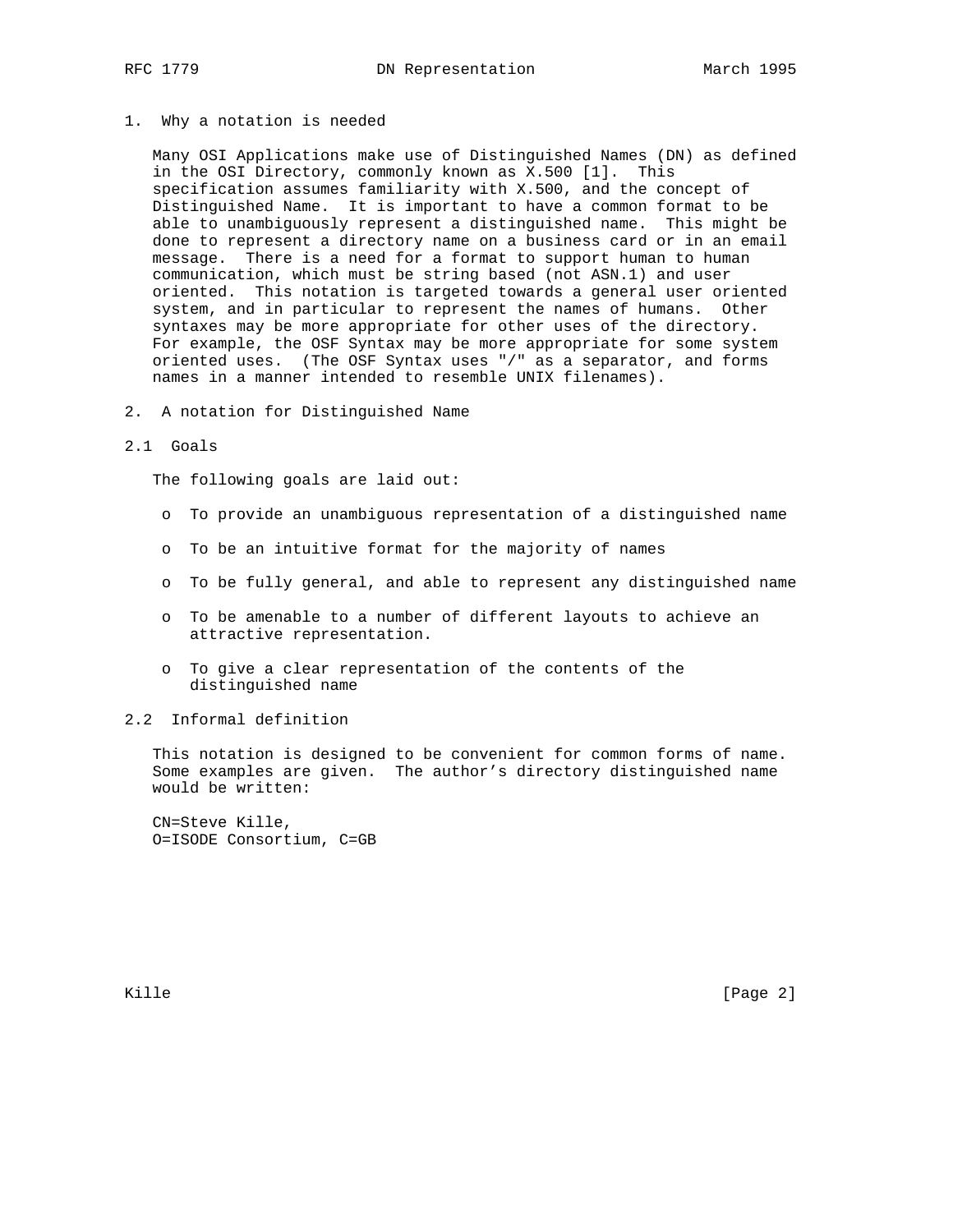This may be folded, perhaps to display in multi-column format. For example: CN=Steve Kille, O=ISODE Consortium,  $C = GB$  Another name might be: CN=Christian Huitema, O=INRIA, C=FR Semicolon (";") may be used as an alternate separator. The separators may be mixed, but this usage is discouraged. CN=Christian Huitema; O=INRIA; C=FR In running text, this would be written as <CN=Christian Huitema; O=INRIA; C=FR>. Another example, shows how different attribute types are handled: CN=James Hacker, L=Basingstoke, O=Widget Inc, C=GB Here is an example of a multi-valued Relative Distinguished Name, where the namespace is flat within an organisation, and department is used to disambiguate certain names: OU=Sales + CN=J. Smith, O=Widget Inc., C=US The final examples show both methods quoting of a comma in an Organisation name: CN=L. Eagle, O="Sue, Grabbit and Runn", C=GB CN=L. Eagle, O=Sue\, Grabbit and Runn, C=GB

Kille [Page 3]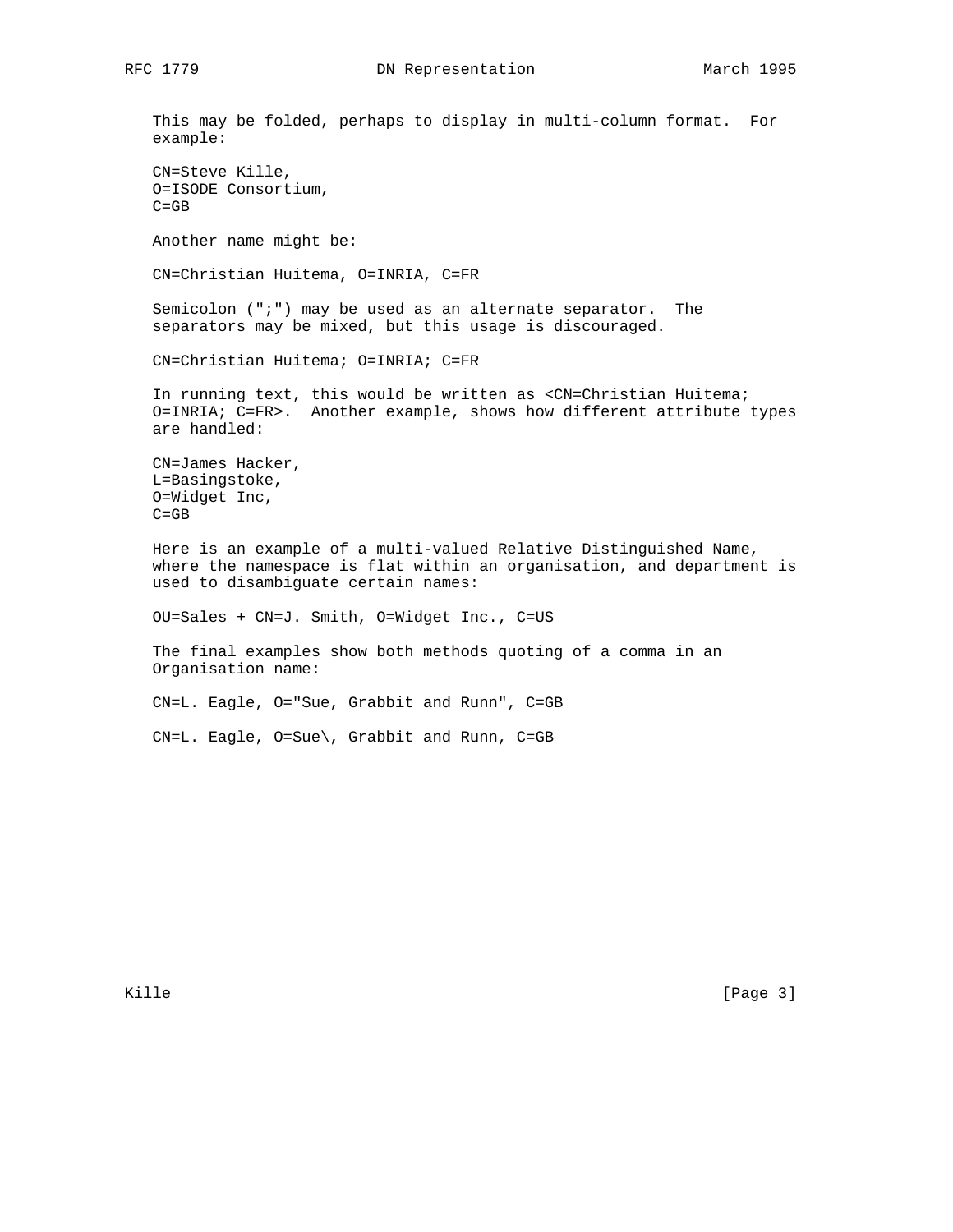## 2.3 Formal definition

 A formal definition can now be given. The structure is specified in a BNF grammar in Figure 1. This BNF uses the grammar defined in RFC 822, with the terminals enclosed in <> [2]. This definition is in an abstract character set, and so may be written in any character set supporting the explicitly defined special characters. The quoting mechanism is used for the following cases:

- o Strings containing ",", "+", "=" or """ , <CR>, "<", ">", "#", or ";".
- o Strings with leading or trailing spaces
- o Strings containing consecutive spaces

 There is an escape mechanism from the normal user oriented form, so that this syntax may be used to print any valid distinguished name. This is ugly. It is expected to be used only in pathological cases. There are two parts to this mechanism:

- 1. Attributes types are represented in a (big-endian) dotted notation. (e.g., OID.2.6.53).
- 2. Attribute values are represented in hexadecimal (e.g. #0A56CF). Each pair of hex digits defines an octet, which is the ASN.1 Basic Encoding Rules value of the Attribute Value.

 The keyword specification is optional in the BNF, but mandatory for this specification. This is so that the same BNF may be used for the related specification on User Friendly Naming [5]. When this specification is followed, the attribute type keywords must always be present.

 A list of valid keywords for well known attribute types used in naming is given in Table 1. Keywords may contain spaces, but shall not have leading or trailing spaces. This is a list of keywords which must be supported. These are chosen because they appear in common forms of name, and can do so in a place which does not correspond to the default schema used. A register of valid keywords is maintained by the IANA.

Kille [Page 4]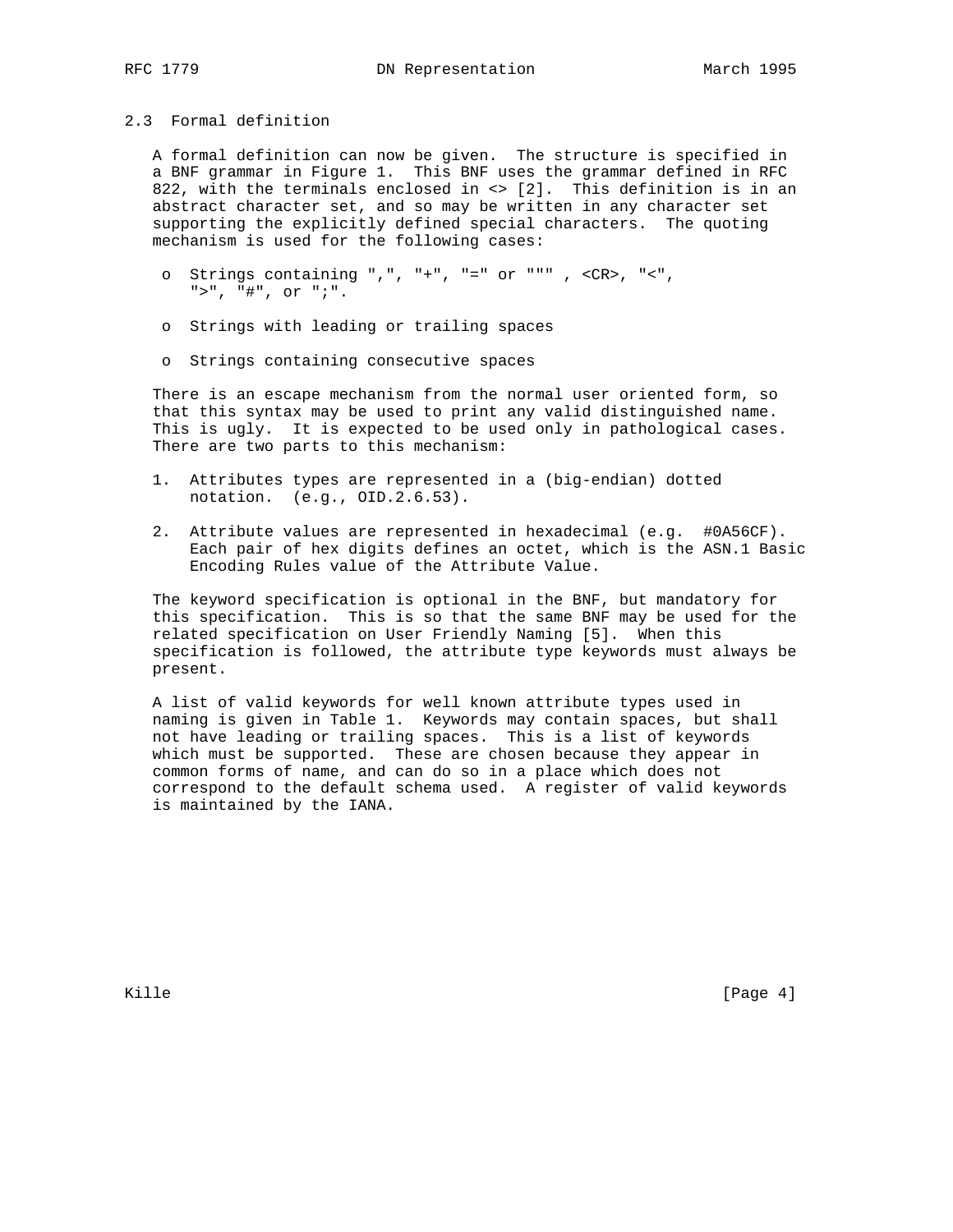```
 <name> ::= <name-component> ( <spaced-separator> )
          | <name-component> <spaced-separator> <name>
   <spaced-separator> ::= <optional-space>
                    <separator>
                     <optional-space>
   <separator> ::= "," | ";"
  \text{optional-space} ::= ( \text{CR} ) *( " " )
   <name-component> ::= <attribute>
            | <attribute> <optional-space> "+"
              <optional-space> <name-component>
   <attribute> ::= <string>
            | <key> <optional-space> "=" <optional-space> <string>
   <key> ::= 1*( <keychar> ) | "OID." <oid> | "oid." <oid>
  \langlekeychar> ::= letters, numbers, and space
   <oid> ::= <digitstring> | <digitstring> "." <oid>
   <digitstring> ::= 1*<digit>
   <digit> ::= digits 0-9
   <string> ::= *( <stringchar> | <pair> )
            | '"' *( <stringchar> | <special> | <pair> ) '"'
            | "#" <hex>
 <special> ::= "," | "=" | <CR> | "+" | "<" | ">"
 | "#" | ";"
  \text{spair} ::= "\" ( \text{seceial} | "\" | '"')
   <stringchar> ::= any character except <special> or "\" or '"'
  \text{<} hex> ::= 2*<hexchar>
  \langlehexchar> ::= 0-9, a-f, A-F
```
Figure 1: BNF Grammar for Distinguished Name

Kille [Page 5]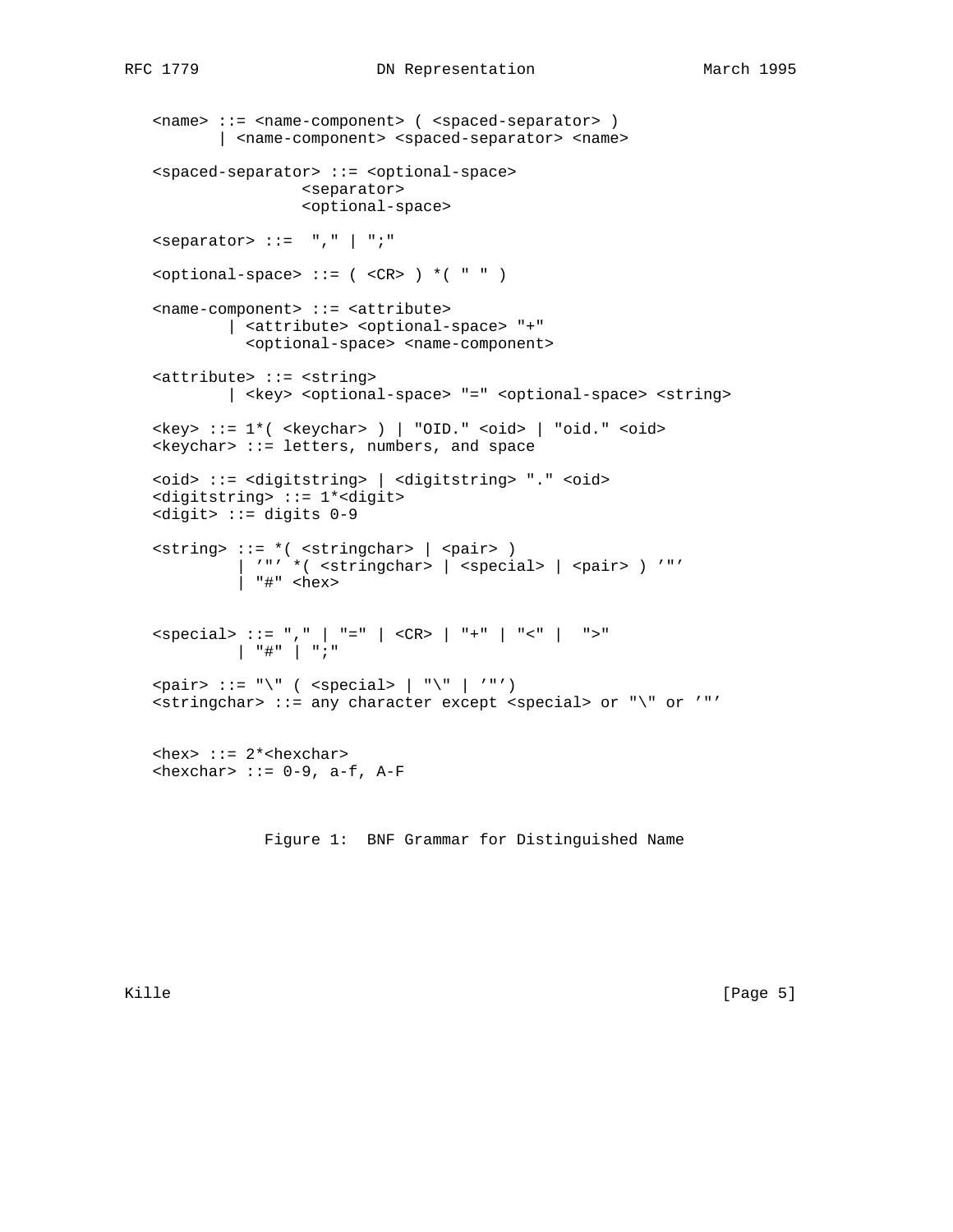| Key    | Attribute (X.520 keys) |
|--------|------------------------|
|        |                        |
| CN     | CommonName             |
| L      | LocalityName           |
| ST     | StateOrProvinceName    |
| O      | OrganizationName       |
| OU     | OrganizationalUnitName |
| C      | CountryName            |
| STREET | StreetAddress          |

Table 1: Standardised Keywords

 Only string type attributes are considered, but other attribute syntaxes could be supported locally (e.g., by use of the syntexes defined in [3].) It is assumed that the interface will translate from the supplied string into an appropriate Directory String encoding. The "+" notation is used to specify multi-component RDNs. In this case, the types for attributes in the RDN must be explicit.

 The name is presented/input in a little-endian order (most significant component last). When an address is written in a context where there is a need to delimit the entire address (e.g., in free text), it is recommended that the delimiters <> are used. The terminator > is a special in the notation to facilitate this delimitation.

3. Examples

 This section gives a few examples of distinguished names written using this notation:

 CN=Marshall T. Rose, O=Dover Beach Consulting, L=Santa Clara, ST=California, C=US

 CN=FTAM Service, CN=Bells, OU=Computer Science, O=University College London, C=GB

CN=Markus Kuhn, O=University of Erlangen, C=DE

 CN=Steve Kille, O=ISODE Consortium, C=GB

Kille [Page 6]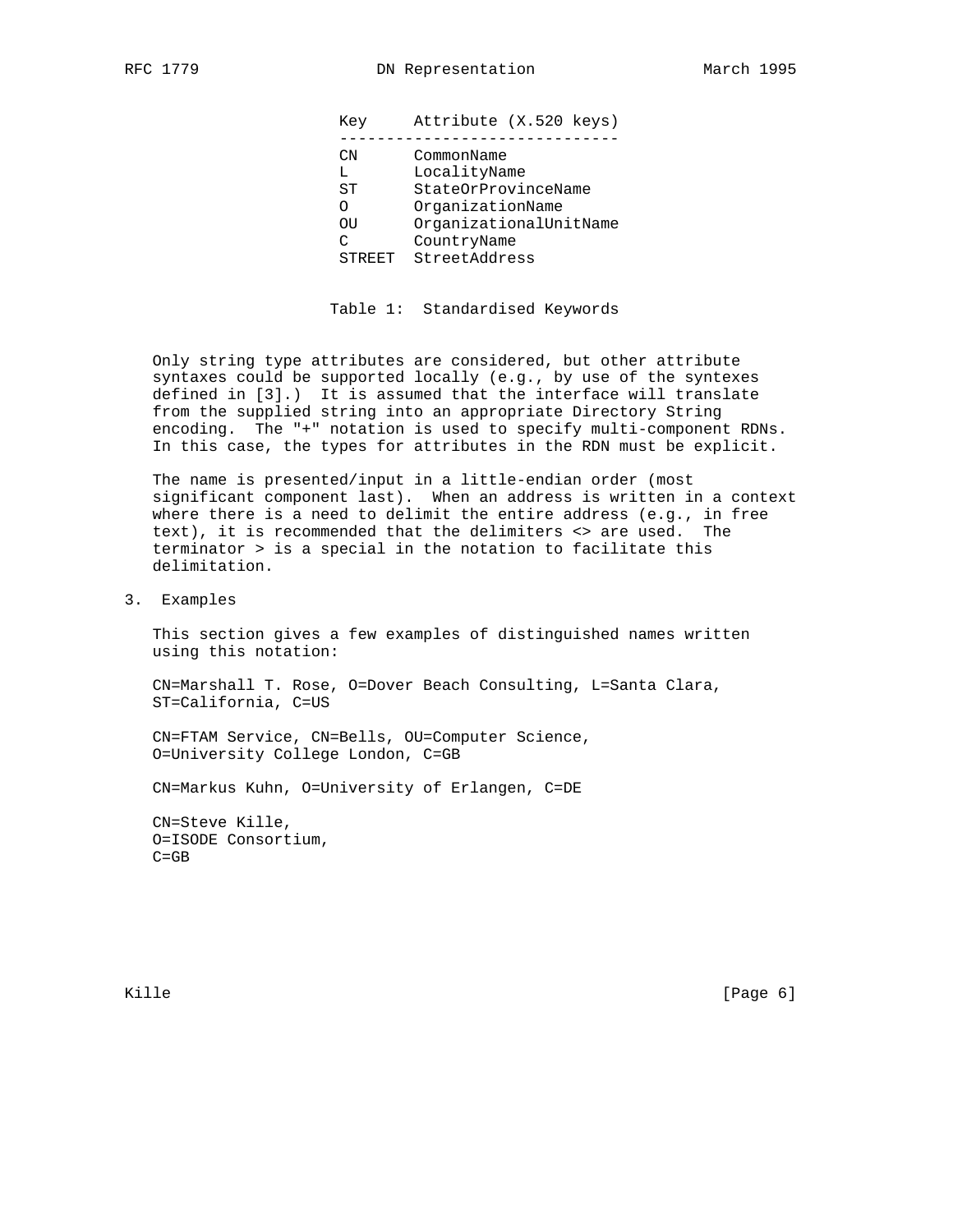CN=Steve Kille , O = ISODE Consortium, C=GB

CN=Steve Kille, O=ISODE Consortium, C=GB

4. Acknowledgements

 This work was based on research work done at University College London [4], and evolved by the IETF OSI-DS WG.

 Input for this version of the document was received from: Allan Cargille (University of Wisconsin); John Dale (COS); Philip Gladstone (Onsett); John Hawthorne (US Air Force); Roland Hedberg (University of Umea); Kipp Hickman (Mosaic Communications Corp.) Markus Kuhn (University of Erlangen); Elisabeth Roudier (E3X); Mark Wahl (ISODE Consortium).

- 5. References
	- [1] The Directory --- overview of concepts, models and services, 1993. CCITT X.500 Series Recommendations.
	- [2] Crocker, D., "Standard of the Format of ARPA-Internet Text Messages", STD 11, RFC 822, University of Delaware, August 1982.
	- [3] Yeong, W., Howes, T., and S. Kille, "Lightweight Directory Access Protocol", RFC 1777, Performance Systems International, University of Michigan, ISODE Consortium, March 1995.
	- [4] S.E. Kille. Using the OSI directory to achieve user friendly naming. Research Note RN/20/29, Department of Computer Science, University College London, February 1990.
	- [5] Kille, S., "Using the OSI Directory to Achieve User Friendly Naming", RFC 1781, ISODE Consortium, March 1995.

Kille [Page 7]